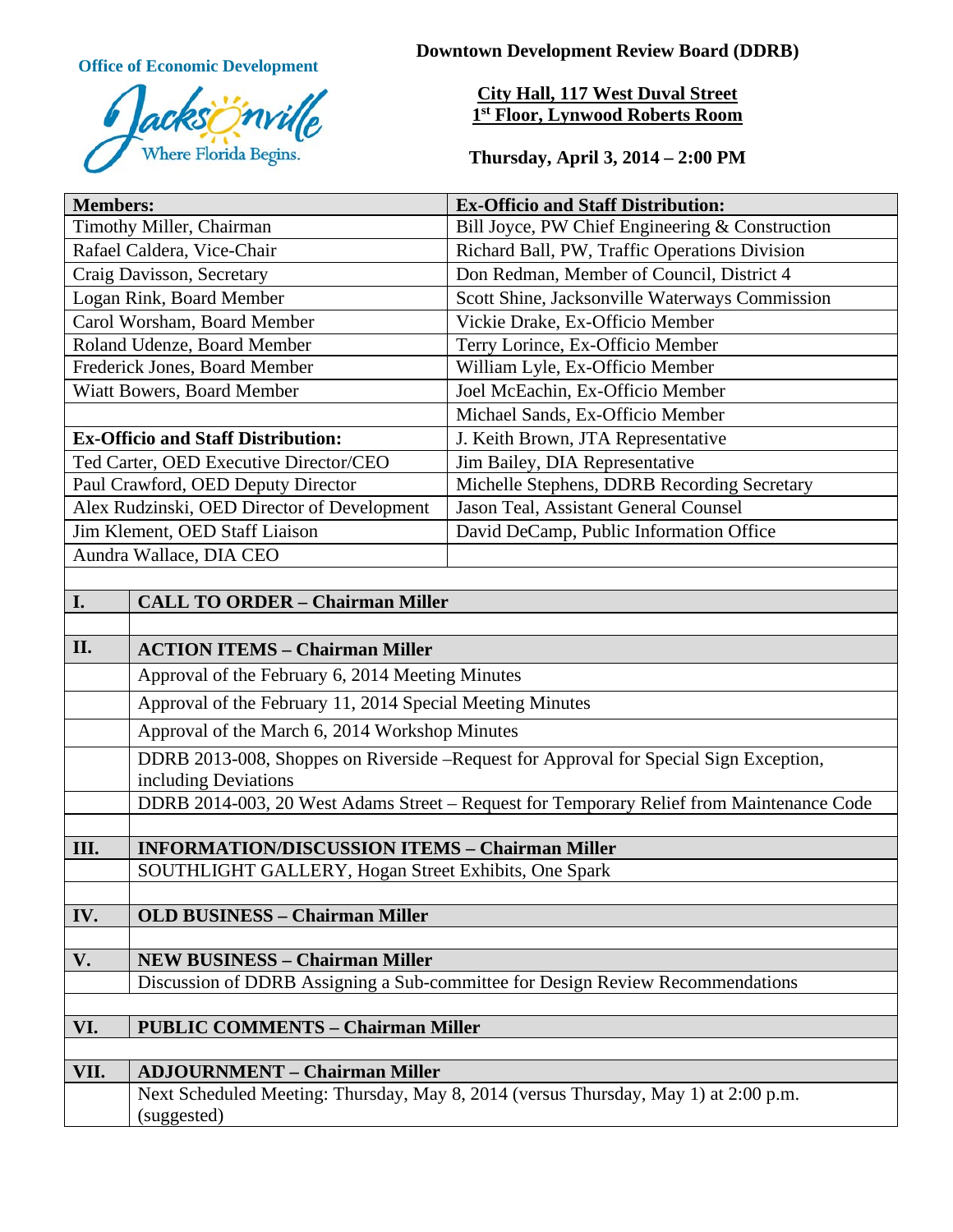

**Office of Economic Development**<br> **Downtown Development Review Board (DDRB) City Hall, 117 West Duval St. 1st Floor, Lynwood Roberts Room**

*Thursday, April 3, 2014 – 2:00 p.m.*

## *MEETING* **MINUTES**

**Board Members Present:** Chairman T. Miller, R. Caldera, C. Davisson, C. Worsham, R. Udenze, F. Jones, W. Bowers, and L. Rink

**OED Staff Present:** Alex Rudzinski, Office of Economic Development; Jim Klement, Staff Liaison; and Michelle Stephens, Recording Secretary

**Representing Office of General Counsel:** Jason Teal

## **I. CALL TO ORDER**

A quorum was confirmed and Chairman Miller called the meeting to order at approximately 2:04 p.m.

Chairman Miller asked anyone wishing to speak on a particular project to complete a public speaker card and reminded Board members to disclose if they had any ex-parte communication with any of the applicants presenting projects today or conflicts of interest prior to the item being addressed by the Board.

### **II. ACTION ITEMS**

### APPROVAL OF FEBRUARY 6, 2013 DDRB MEETING MINUTES

## **A MOTION WAS MADE BY BOARD MEMBER R. UDENZE AND SECONDED BY BOARD MEMBER F. JONES APPROVING THE FEBRUARY 6, 2014 DDRB MEETING MINUTES. THE MOTION PASSED UNANIMOUSLY 7-0-0.**

## APPROVAL OF FEBRUARY 11, 2014 DDRB SPECIAL MEETING MINUTES

**A MOTION WAS MADE BY BOARD MEMBER C. WORSHAM AND SECONDED BY BOARD MEMBER R. UDENZE APPROVING THE FEBRUARY 11, 2014 DDRB SPECIAL MEETING MINUTES. THE MOTION PASSED UNANIMOUSLY 7-0-0.** 

### APPROVAL OF MARCH 6, 2014 DDRB WORKSHOP MEETING MINUTES

## **A MOTION WAS MADE BY BOARD MEMBER W. BOWERS AND SECONDED BY BOARD MEMBER C. DAVISSION APPROVING THE MARCH 6, 2014 DDRB WORKSHOP MEETING MINUTES. THE MOTION PASSED UNANIMOUSLY 7-0-0.**

Board Member Logan Rink arrived at the meeting after the approval of all meeting minutes.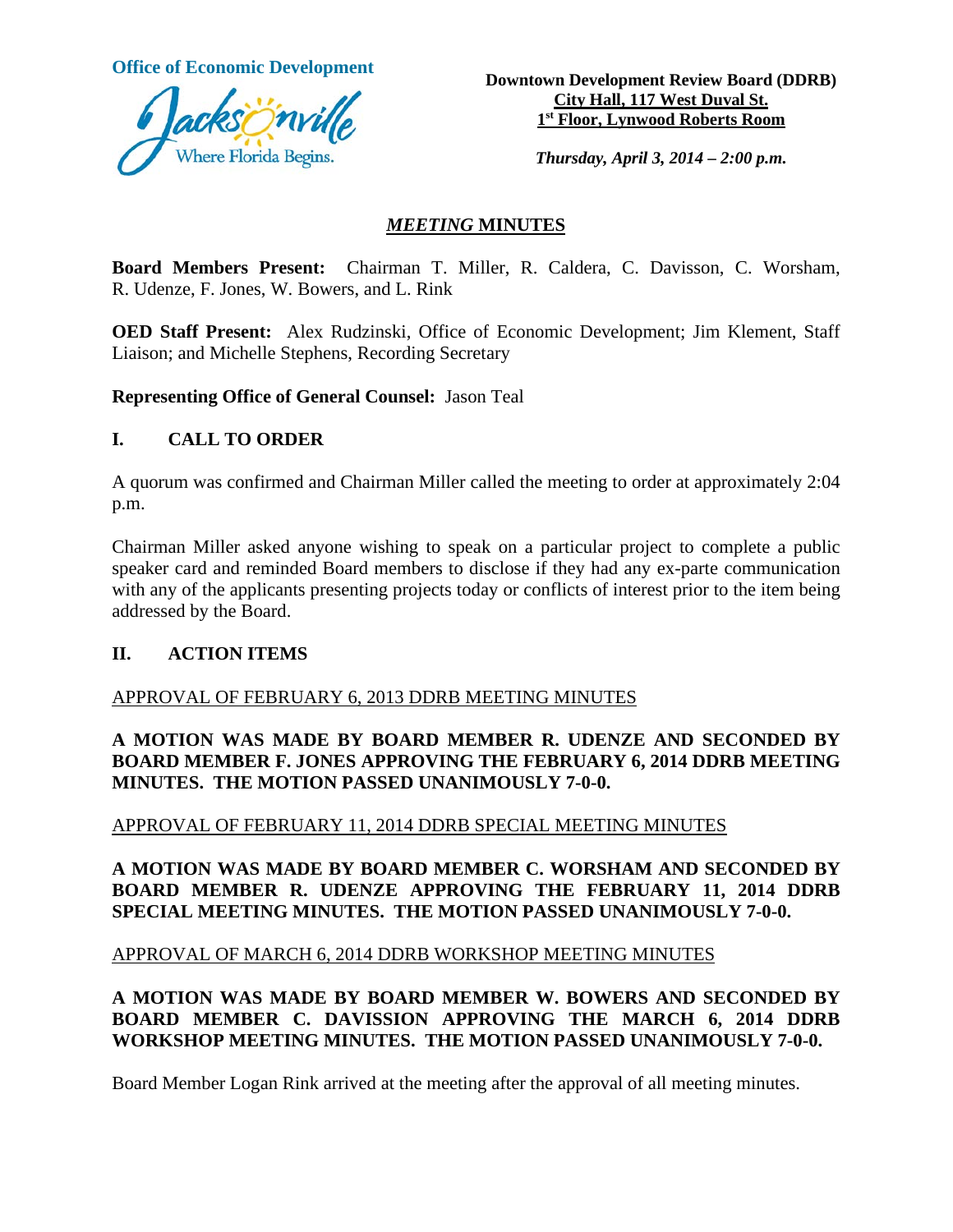## DDRB 2013-008, SHOPPES ON RIVERSIDE - REQUEST FOR APPROVAL FOR SPECIAL SIGN EXCEPTION, INCLUDING DEVIATIONS

Mr. Klement reviewed the project report dated April 3, 2014. He introduced Mr. Chris Ruen with Regency Centers and Mr. Mike Brown with Wakefield Beasley Architects who provided an overview of their signage package for Shoppes of Riverside.

It was clarified that the applicant was not seeking any deviations today as reflected on the agenda.

A correction was noted on page 13 of the presentation under Design Requirements, B4 Illumination "Tenant signage should incorporate one (1) of the following acceptable lighting methods:" B4 "Bud light sculptures: should be removed. The applicant advised that they do not use the lite up "Bud light" type signage that beverage vendors often give restaurants or bars and that are often displayed in the window. It was noted that rope lighting is acceptable and could remain.

**A MOTION WAS MADE BY BOARD MEMBER R. CALDERA AND SECONDED BY BOARD MEMBER L. RINK GRANTING FINAL APPROVAL FOR DDRB 2013-008, SHOPPES ON RIVERSIDE (BROOKLYN RETAIL) FOR THE SIGN DESIGN DOCUMENT IDENTIFIED AS, "REGENCY CENTERS" TO INCLUDE THE STRIKING OF BUD LIGHT SCULPTURES FROM PAGE 13 B4, ILLUMINATION. THE MOTION PASSED UNANIMOUSLY 8-0-0.**

## DDRB 2014-003, 20 WEST ADAMS STREET – REQUEST FOR TEMPORARY RELIEF FROM MAINTENANCE CODE

Mr. Klement reviewed the project report dated April 3, 2014. He noted that the applicant, Mr. Marion Graham was not present.

Mr. Teal advised that the Board can proceed without the applicant present as long as the applicant had notice that their item was on the agenda. He noted that if there is going to be any conditions imposed that the applicant is not aware of or if it seems that the direction of the Board is leaning towards a denial of the request the Board may want to consider deferring the item. Mr. Klement advised that the applicant was notified.

Mr. Teal noted that the deviation is to approve the extension for one year. If they want to extend beyond that first year, they will have to submit to the DIA CEO a schedule of the building improvements to show that they are making progress towards completion of the building.

Mr. Aundra Wallace, DIA CEO commented that at one point in time (probably prior to his arrival) there was a perspective tenant. He noted that they have a professional interest in making sure that this particular project gets done; however, at this particular point in time, the owner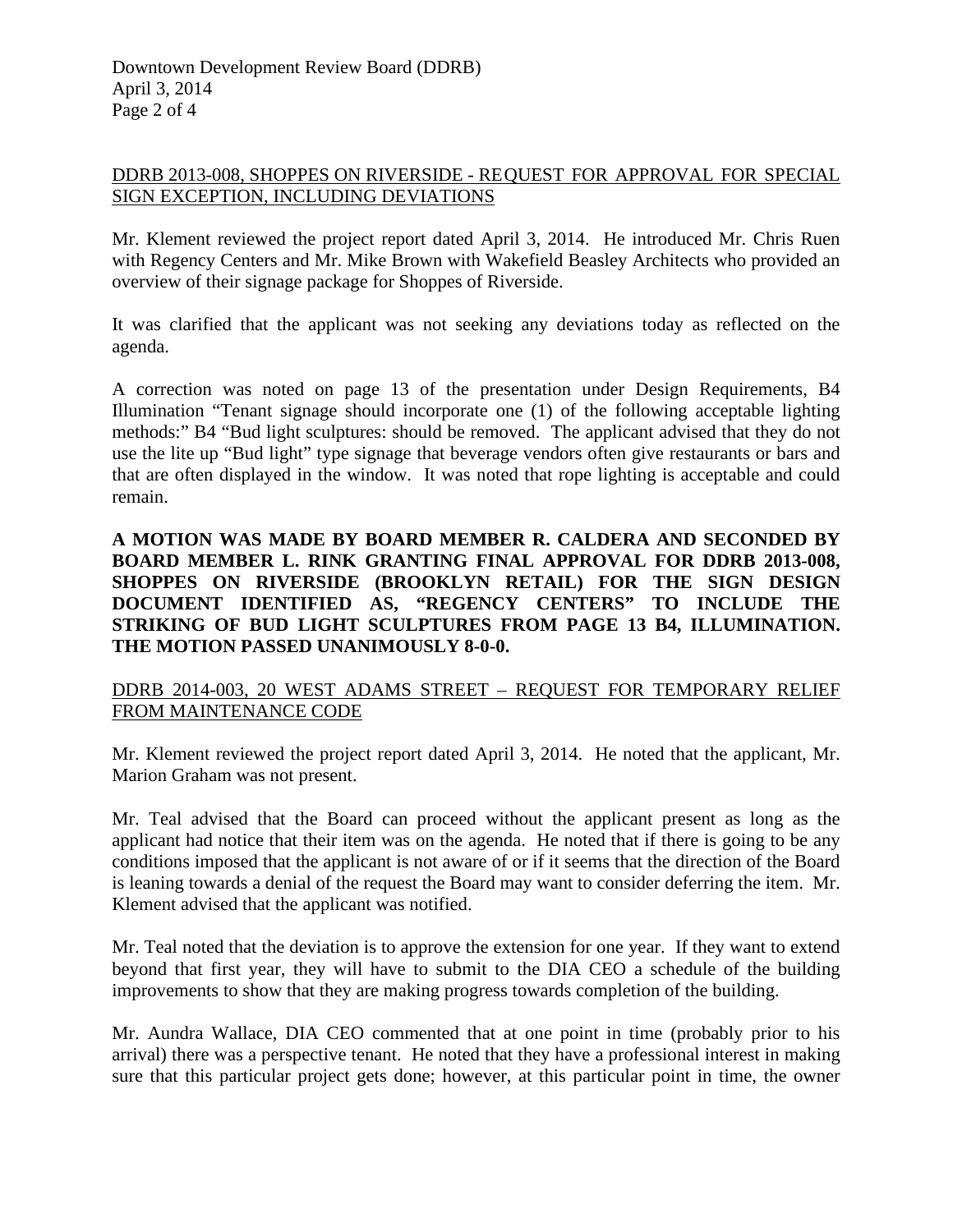Downtown Development Review Board (DDRB) April 3, 2014 Page 3 of 4

does not have a tenant. We are trying to work with him and give him the opportunity to move the project forward.

**A MOTION WAS MADE BY BOARD MEMBER L. RINK AND SECONDED BY BOARD MEMBER R. CALDERA GRANTING A TEMPORARY MAINTENANCE SUBSTITUTIONS PERMITTING OPAQUE GROUND FLOOR WINDOWS FOR DDRB 2014-003, 20 WEST ADAMS STREET; SUBJECT TO THE FOLLOWING:** *THE APPLICANT MAY DEVIATE FROM PART 5 JACKSONVILLE DOWNTOWN PROPERTY MAINTENANCE CODE – PART II. MINIMUM STANDARDS FOR MAINTENANCE SUBPART B. EXTERIOR STRUCTURE – SECTION 518.560 MAINTENANCE OF STRUCTURE EXTERIORS, (M), ALLOWING GROUND FLOOR WINDOWS TO NOT BE TRANSPARENT BUT RATHER COVERED WITH ART WORK AS SHOWN ON EXHIBIT A, IN LIEU OF GLASS OR TRANSLUCENT WINDOW TREATMENT FOR A TEMPORARY PERIOD NOT TO EXCEED 12 MONTHS FROM DATE OF APPROVAL BY THE DDRB. AT THE SOLE DIRECTION OF THE DIA CEO, FUTURE EXTENSIONS MAY BE PRESENTED TO THE DDRB FOR APPROVAL WITH THE APPLICANT SUBMITTING A SCHEDULE FOR BUILDING IMPROVEMENTS AGREED TO BY THE*  DIA CEO PRIOR TO THE TERMINATION OF THE 12 MONTHS EXTENSION OF *APRIL 3, 2015.* **THE MOTION PASSED UNANIMOUSLY 8-0-0.**

## **III. INFORMATION/DISCUSSION ITEMS**

For information purposes only Mr. Michael Dunlap, Director of Southlight Gallery provided an overview of a Canvas Mural Project.

### **IV. OLD BUSINESS**

No old business was discussed.

### **V. NEW BUSINESS**

Follow-up to the March 6 2014 DDRB Workshop, Mr. Klement noted that he took away a few thoughts that dealt with some ideas and some possible next steps. He suggested the Board may want to assign a subcommittee to review the Design Guidelines (Design Guidelines Committee).

Mr. Wallace advised that on behalf of the DIA Chairman, Oliver Barakat he would like to meet with Chairman Miller and Mr. Klement to discuss the Design Guideline process.

### **VI. PUBLIC COMMENTS**

There were no public comments.

### **VI. ADJOURNMENT**